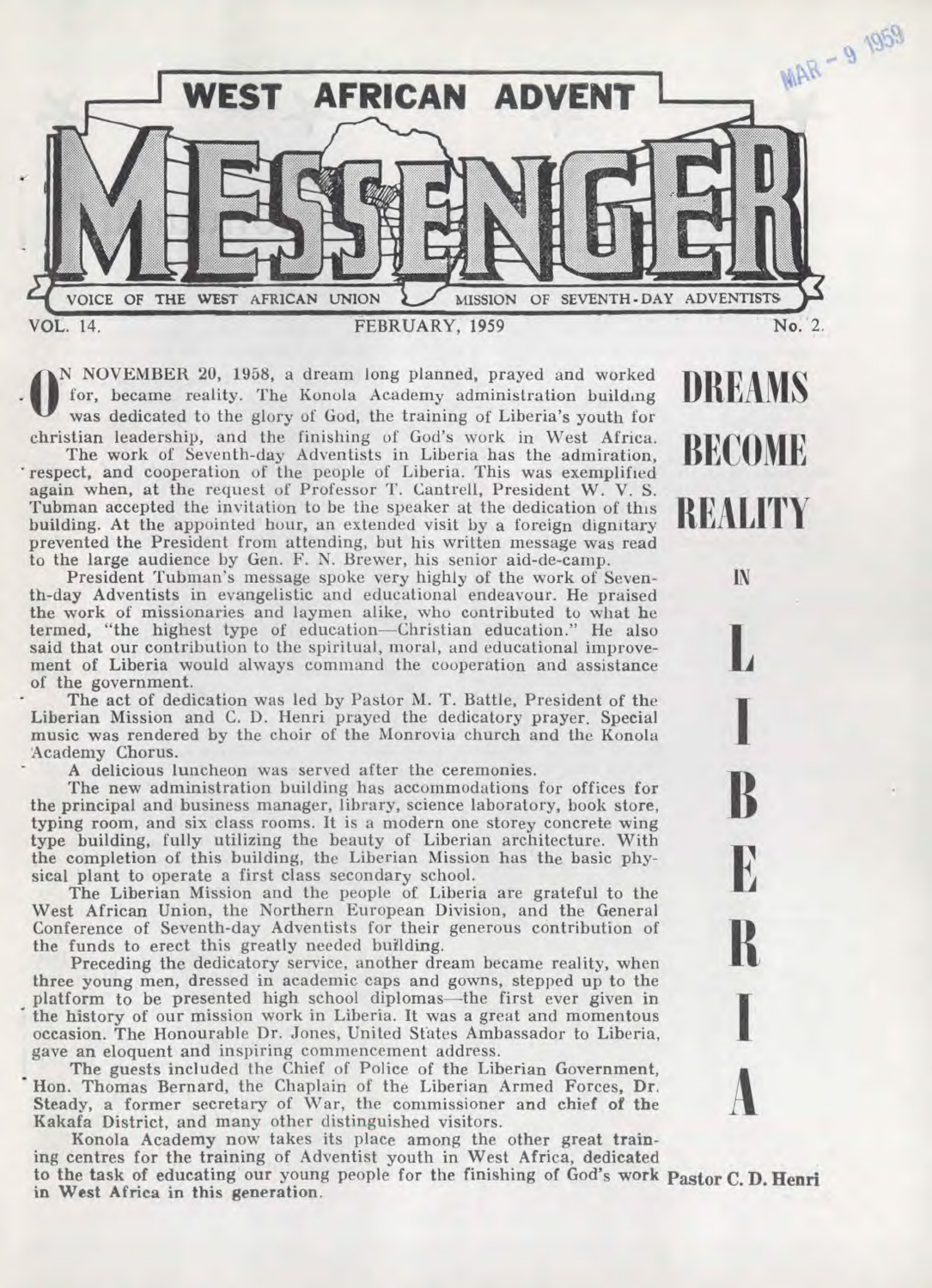## **Adventist Student Honoured**

*Taken from the British Advent Messenger* 

WHEN OUR YOUNG PEOPLE remain true to their ideals and convictions under circumstances of great difficulty, it is not unreasonable for them to expect to have Royal approval, since we believe that the "Prince of the kings of the earth" marks their actions.

To Noreen Young, however, a student of the University of North Staffordshire and a loyal Missionary Volunteer, came the "well done" also from one of the most charming and gracious ladies in the land, H.R.H. Princess Margaret. It was one of the proudest moments in Noreen's life as she received from her royal College President the diploma : B.A. Honours first class, in History and Political Institutions, but that is not the whole story, not by any means !

Noreen embarked on her four-year University course expecting to find difficulty with lectures or examinations being held on Sabbath, and was rather surprised when for the first three years no serious difficulties were encountered. At the end of the third year, however, a Sabbath examination cropped up in a subsidiary subject, but one which vitally affected qualification for her degree. Should she take it this once?

The professor was an atheist. He could have made things very difficult for the absentee; but with an understanding tolerance for convictions he did not share, he permitted Noreen to take a second week-day examination later in the year.

Now it was plain sailing for the final examinations. But as the weeks hurried past there seemed to be less and less possibility that all the examinations would be on weekdays. A chill of apprehension started down the under-graduate's spine as she was made to understand quite definitely that if any papers were set on Saturdays, there could be no alternative examination. Four years work wasted, four years of working extra hard to make up for Saturday lectures missed—all to no avail? Now she prayed as

never before that in the providence of God the unprecedented might happen—no Sabbath final examinations in her subjects.

With beating heart she pushed her way through the crowd of students milling. around the examination schedules. It couldn't be ! She glanced down the list again, the type **by** now was a grey blur. Forcing her eyes to focus, she saw that it was no wild surmise—her first look; God had marvellously answered her prayers, all her examinations were on week-days, something which had never happened before in Finals.

Out of 140 students, eight succeeded in gaining first-class honours, of which, you have already heard, one was a Sabbathkeeper. A literal fulfilment you will say of the promise : "Him who honours Me, I will honour." Noreen's cup of happiness was nigh to overflowing when word came that she was also to receive the Wedgewood Memorial prize for the best essay on a historical subject.

Before the prize-giving, at the Princess's request, she met the eight "first-class" students at an informal party. When he presented Noreen to the vivacious Princess, the College Principal, Sir George Barnes, introduced her as a young lady with "a great achievement," having gained a first-class degree without doing any lectures or study on Saturdays. Her Royal Highness was greatly interested, and spent some time chatting to her.

To hundreds of Adventist youth in this country the same test comes. To know the truth and to stand for it is to take with you the strongest possible Ally, and live in the smile of His approval. Are you known in your school, hospital, factory, or office, as a Sabbath-keeper—as a young person of conviction, with ideals and principles unashamed? Unquestionably God works on behalf of those who make use of His great reserves of faith and courage. Make sure it will be first-class honours in these two subjects for you at the end of the road !

WEST AFRICAN ADVENT MESSENGER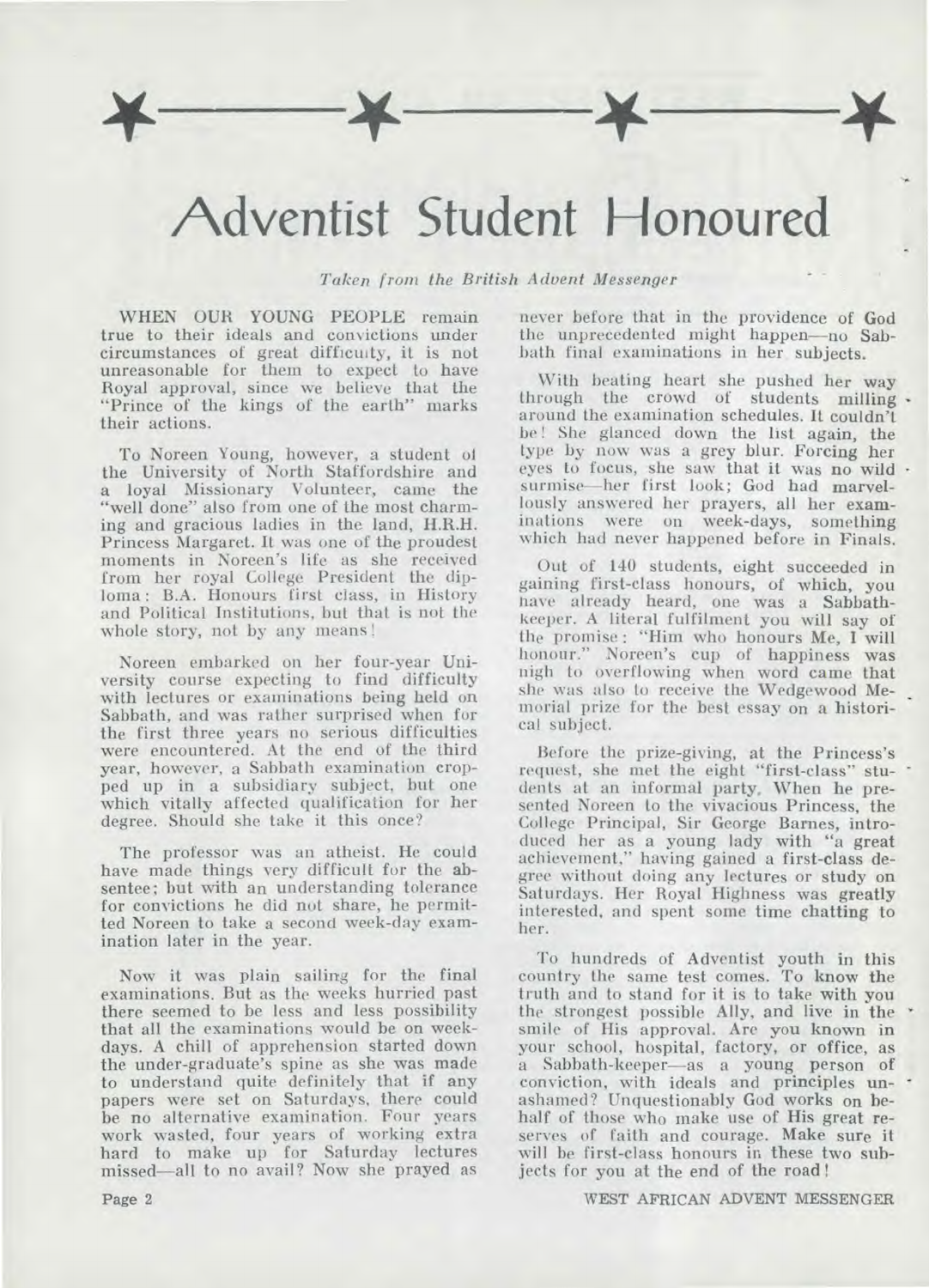## S. D. A. MISSION P. 0. BOX 201,

CALABAR - EAST NIQERIA

### *December 17th, 1958.*

### *Dear Friends,*

GREETINGS FROM CALABAR, lone outpost of Eastern Nigeria. This is the Eastern extremity of our work in West Africa, and represents a great challenge to our work. In an area about the size of Ireland we have only two workers who can speak the Efik lan- - guage, and no literature besides the Bible and Baptismal Manual 'in the vernacular. Such are the basic problems in this area, problems which are by no means unique. We are able to preach the word of life to many people, but who is to follow up the interests so aroused.

However, we do not wish to write to you of the problems, (you no doubt have plenty of your own !)—but of the great opportunities which await us in this "land of opportunities". If ever the words of Jesus "Behold the fields white and ready for harvest" were true of any place, they are certainly true of Eastern Nigeria today. The first S.D.A. missionary to Nigeria landed in Lagos in 1914, yet today in Eastern Nigeria alone we have over 8,000 baptized members. This is indeed evidence of advance. Yet we could double our worker force, and scarcely fill half of the needs of this area. Doors long closed to the Advent Message are now bursting open to receive us. Men and women, life-long opponents of our teachings, are surrendering their lives to a Power greater than their own.

It was our privilege recently to attend the Camp Meeting at Aba, our Eastern Nigeria Headquarters. With 'a crowd estimated at over 5,000, this was indeed an inspiration. We wish we had time and space to tell you of all we saw. To us the greatest moment was when some of the converted ju-ju priests gave their testimonies to the power of God. Among them was a white-haired blind old man who had been a priest of darkness all his life, his face lined with the signs of evil, vet a light shining through which transformed those wrinkles into an evidence of deliverance. As he gave his testimony, a figure threaded its way through the crowd, and we were thrilled beyond description as this man, a ju-ju priest who had come out of curiosity, declared he would join with these men and burn those **things which**  linked him with his past service of the Evil One. One such experience rewards **all the**  toil, disappointments, and inconveniences that many missionaries less **fortunately**  situated than ourselves, often face.

One young church member, with **no living**  relatives, lost his wife, the only companion that he had. Grief stricken, he wandered from village to village seeking to find consolation in forgetfulness. At last he settled at about forty miles from Calabar. One day we heard from him, "We have many here keeping the Sabbath; please send us **help."**  We have visited him several times. He is **not wonderfully** endowed with talents, but if he, with little talent, can raise such an interest, what could a consecrated, trained worker do? Our last message from him was "We are now renting a place of worship. We have Sabbath Schools in two villages. When can you send us a teacher?"—and we have no one to send ! This to me is the hardest thing I have found in missionary work, to have to say no to such calls for help.

Come with us to a little bush village **that**  needs our help. Despite 50 miles of tarred road, the 79 miles takes us 5 hours. (We will leave the other 29 to your imagination !) Our few members have adapted the little mud church to be our home while we are there, so we live in conditions which make home camping seem a luxury! In the evenings we hold Bible Lectures with the aid of a projector run off a car battery, from an open air platform which threatens to collapse with each step you take, and with the vestry being a space between the rear of the platform **and a rotten calf's head which marks a sacred**  shrine ! What joy we feel as at the end of our short campaign 40 people sign their decisions to keep the true Sabbath, and to join with God's people, and several backsliders return to their former allegiance.

Around us. thousands of such villages are waiting for the truth of the Gospel. The **only**  way we can reach them is through **the laymen** of the church. To do this we need **plenty (Continued on page 6)** 

**FEBRUARY 1959**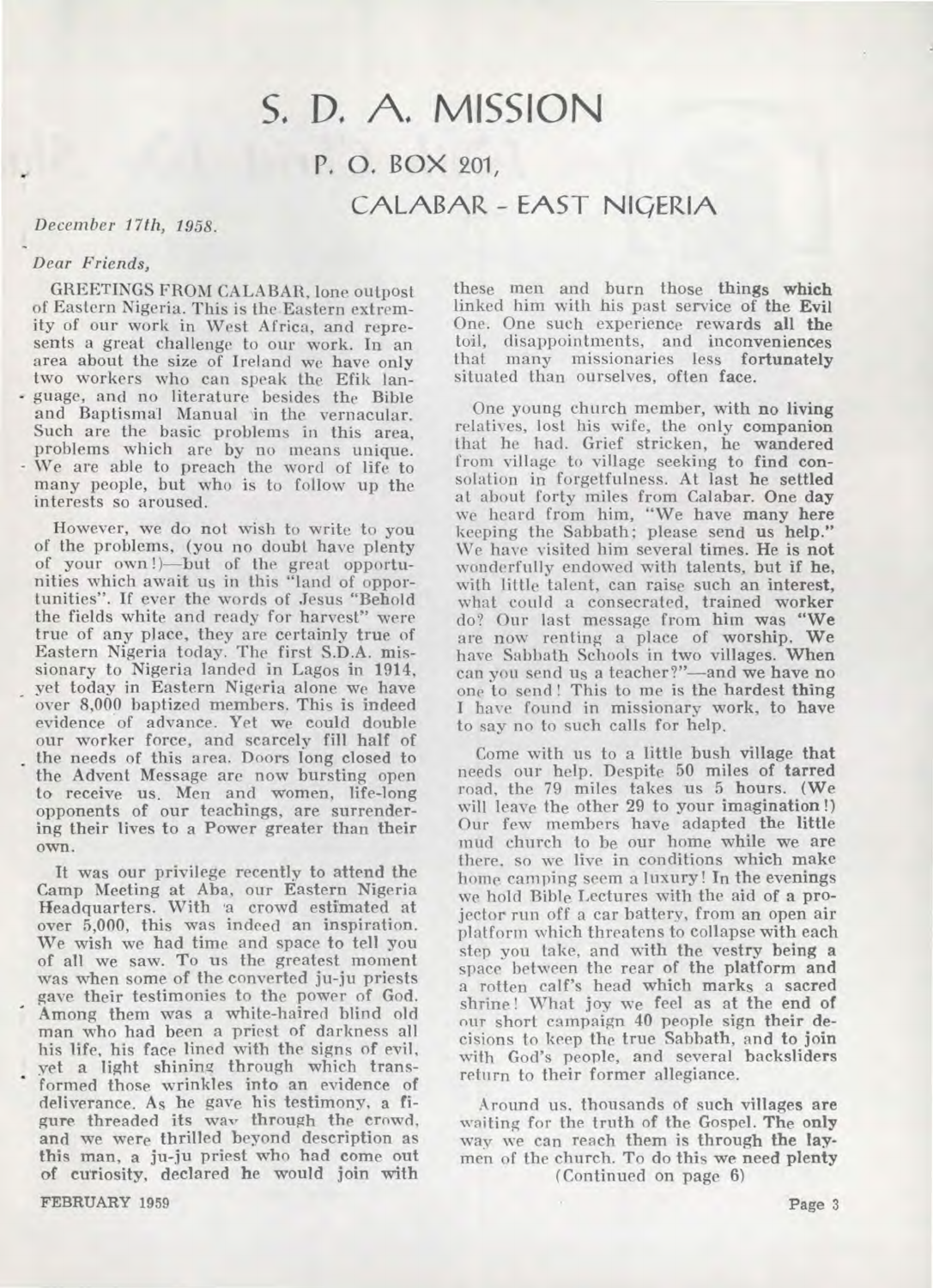

# $\mathcal{W}$ ith Christ  $\mathcal{W}$ e Shi

Theme of West African Union Cons.

**By H. J. Welch** 

President,

West African Union Mission

DELEGATES AND CHURCH WORKERS from every part of the great West African Union met at Ihie, Nigeria, January 12 to 15 to study and plan for the finishing of God's work in this land of an awakening Africa. Resolutely they faced up to the tremendous challenge of a West Africa 'ready unto harvest;' A West Africa filled with problems to the .church but also with numerous and marvellous opportunities for evangelism. The delegates were inspired with the slogan 'With Christ We Shine in Nineteen Fifty Nine' and enthusiastically voted to adopt the following resolution :

WHEREAS, God has laid upon His church in West Africa, including the Ministry and Laity alike, the tremendous responsibility for giving the Advent message to the nearly fifty million souls in this part 'of the great continent of Africa; and

WHEREAS, the year 1959 holds unprecedented opportunities for soul-winning and doors are now open to the message that may soon close for ever, and

WHEREAS, we fully believe that the time has come to 'Arise and shine for thy light is come and the glory of the Lord is arisen upon thee,' Isa. 60 :1;

We therefore, as the constituent assembly of the Seventh-day Adventist church in West Africa earnestly resolve that under the power and guidance of God we will press forward in this year of our Lord 1959 in a determined and coordinated evangelistic programme taking as our slogan 'With Christ We Shine in Nineteen Fifty Nine.' That in every possible place and by **all** possible means we will call men to a knowledge of God's truth and to acceptance of His message for this day.'

The delegates pledged themselves to put into operation in every church, company and institution a co-ordinated plan of Evangelism to be known as the 'Let Your Light Shine Programme.' To the end that soul winning may become the paramount interest of every department of the church, the plan as voted, aims to harness every activity of the church and every worker and member into a great soul winning campaign. Every church will hold a 'Let your Light Shine' rally as soon as possible and enlist every member including both old and young into well planned evangelistic efforts. **The goal is** to win twice as many souls to Christ in 1959 as

WEST AFRICAN ADVENT MESSENGER

Page 4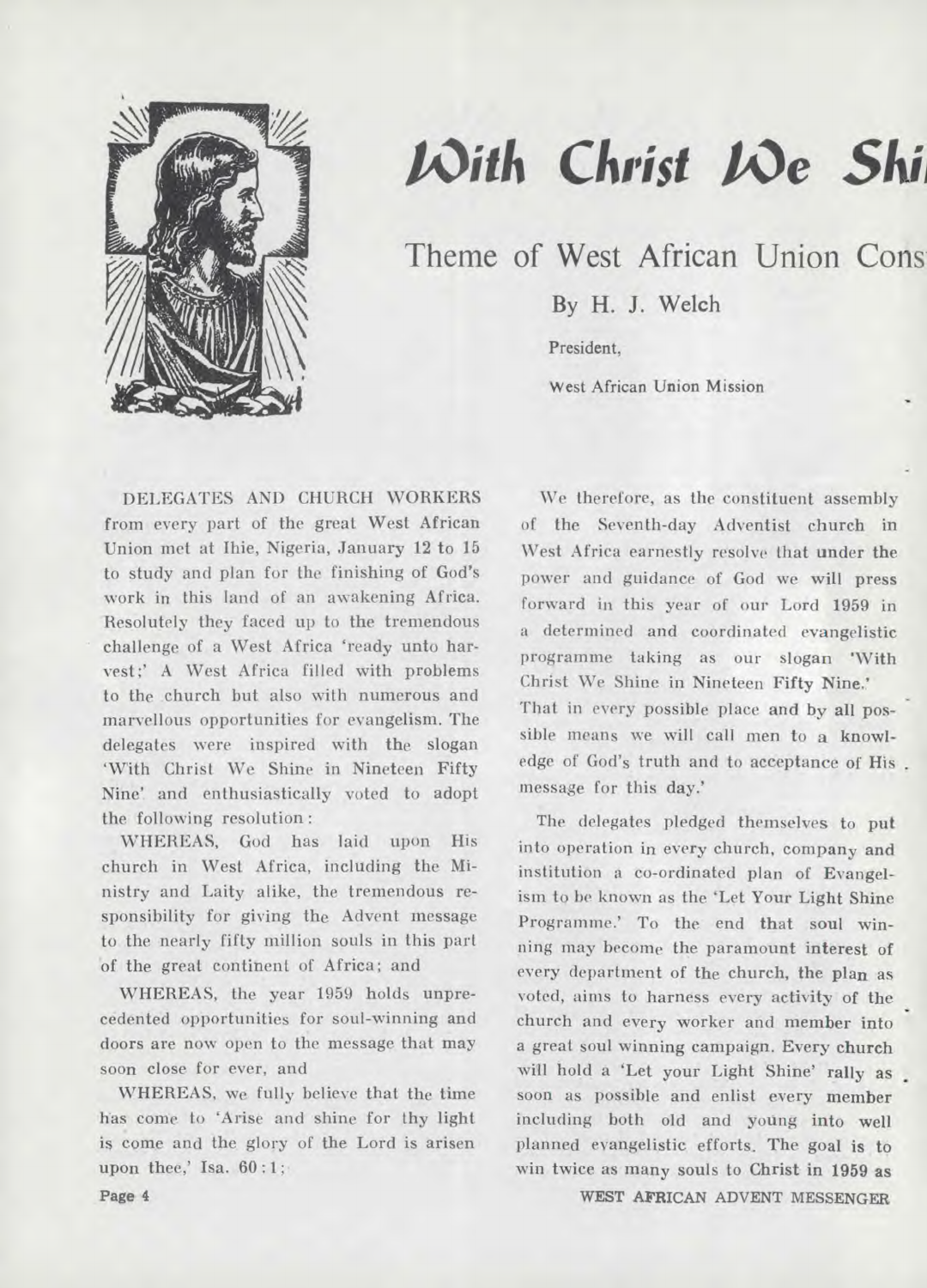# *in Nineteen Fifty Nine*

ency Session

**in any previous year, and thus make it possible to baptize at least 2,500 souls in the following year. It was clear to all that God is calling us to much greater achievements than have been accomplished heretofore. By God's grace and under the inspiration and guidance of the Holy Spirit, God's people are determined to stir West Africa, even as the world was stirred by the little band of disciples in the days of Pentecost.** 

**The theme song of the meeting asked the challenging question 'Are you Christ's Light bearer, of His joy a sharer?' As the delegates return home singing this stirring message and with hearts aglow for the master, we believe they will inspire the churches and start a revival throughout West Africa. In every church and company we expect to be ringing out the challenge of the theme song and from every consecrated member will no doubt come the response, 'We Will let our light shine in fifty nine.'** 

> *(Late News from the Constituency See Page 8)*

## **Js Your** *Lamp*

## *,burning ?*

*Are you Christ's light-bearer? Of His joy a sharer? Is this dark world fairer For your cheering ray? Is your beacon lighted? Guiding souls benighted To the land of perfect day?* 

## *Refrain:*

**0** *Brother! is your lamp trimmed and burning? Is the world made fairer by its cheering ray? Are you waiting, yearning for your Lord's returning? Are you watching day by day? Keep your altars burning Wait your Lord's returning While your heart's deep yearning Draws Him ever near: With His radiance splendid Shall your light be blended When His glory shall appear* 

**Note to Reader :** 

**If you don't know the tune, ask your delegate to the meeting to teach it to you, then sing it everywhere.** 

**FEBRUARY 1959** Page 5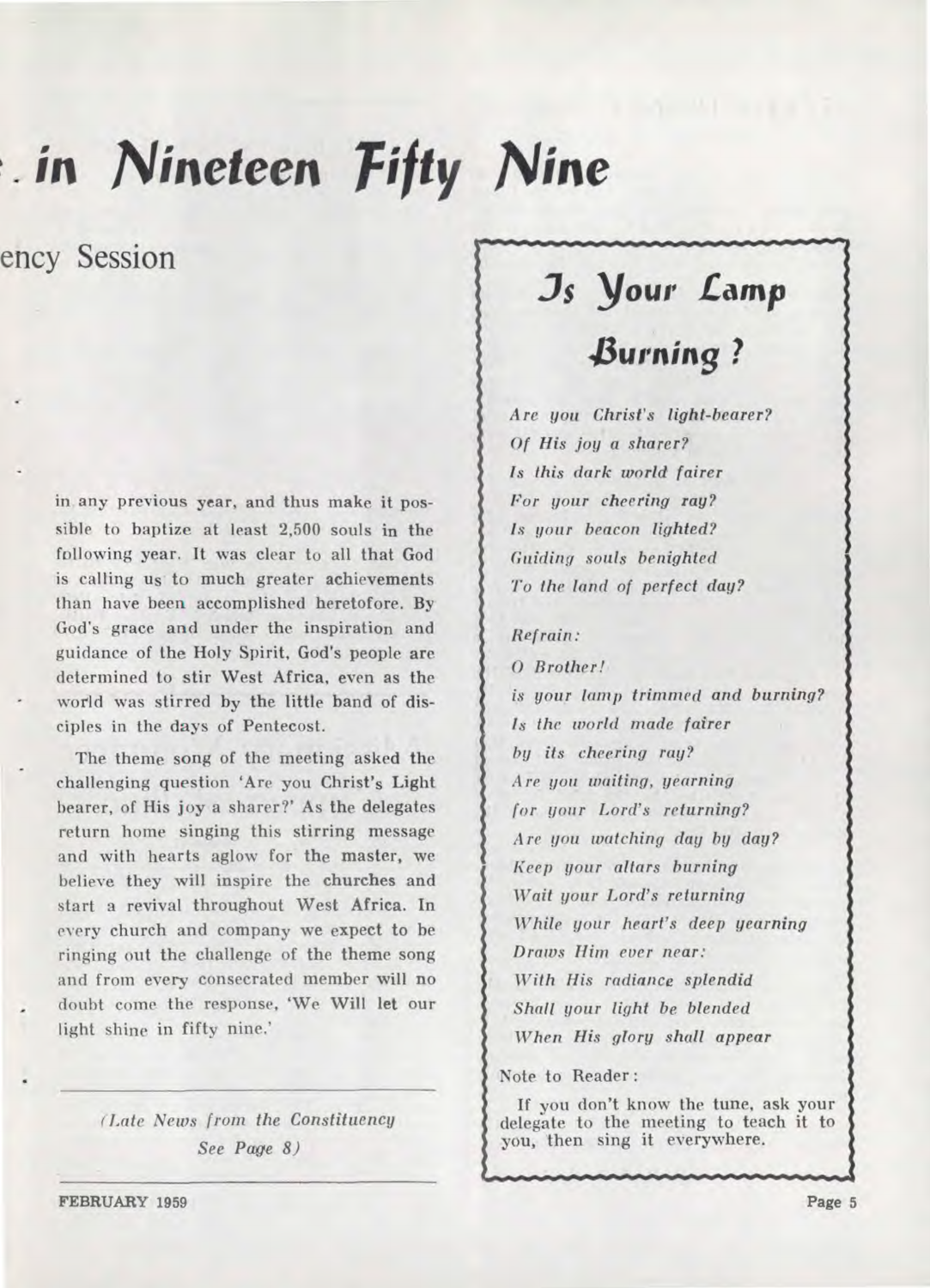## LETTER FROM CALABAR

## (Continued from page 3)

of literature, and for this we depend on you, our good friends at home; and let me thank you most sincerely for the wonderful response we have received to our requests for help. But, wonderful as the response has been, the demand still exceeds the supply.

Do not imagine it is always easy for **an**  African to take his stand for the message. The demand for trained workers, (typists, accountants, etc.) is far below the number who have these qualifications, so if they wish to keep Sabbath, they are dismissed for someone who will be glad of employment. City work here is much the same as at home, and the sacrifice is often greater here than it would be in England.

Our great need in the Calabar area is for a Mission Hospital, with a staff of Christian nurses and doctors. It is tragic to see people dying from wrong diagnosis, carelessness, or even indifference in the Government hospitals, where nurses prefer to keep the patient's medicine and sell it to a private customer. The people here are travelling many miles to the nearest Mission hospital, (a Methodist Hospital), involving a two hour ferry crossing and 30 miles by lorry, rather than have the treatment of the local Government Hospital. Were it not for spoiling your Christmas, we could tell you tragic stories of things we have witnessed, even among our own members—lives that would not have been lost if we had only **a**  trained nurse here. As you take part **in** your Christmas festivities, be thankful for good doctors and good nurses. (And yes, even the National Health Service).

Once more, thank you for your magazines, and Lesson Quarterlies, especially Primary), and for Sabbath School Workers. Above all, we thank you for your prayers and interest on our behalf, and of all missionary enterprise.

May your Christmas joy be fuller in the knowledge that *your* gifts, *!your* prayers, *your* magazines, have helped some soul to experience the birth of Christ into their hearts; and in the expectation of meeting them in the near future in our heavenly home.

Sincerest Greetings to you all, from the church at Calabar, and especially from,

M. M. & R. E. Hulbert

## PRIVILEQES IN LIBERIA

### **By Pastor C. D. Henri**

In the early morning of November 21, 1958, at 8 00 a.m. to be exact, brethren M. T. Battle and C. D. Henri were ushered into the private suite of the President of Liberia. Understanding that their business was urgent, President Tubman graciously received them. Their business? To ask for the use of the beautiful, modern Centennial Memorial Pavilion with a sitting capacity of 1,500, piano, consulting room, and radio station for the Cleveland Evangelistic Campaign. Their request was granted rent free, with electricity and custodian service included.

Is there anywhere else in West Africa where such a privilege would be granted **to**  Seventh-day Adventists? We thank God for the splendid cordial relationship existing between our brethren in Liberia and the Government of Liberia.

Then to further assure Brethren Battle and Henri of his personal interest in and appreciation for the work of Adventists, President Tubman handed Pastor Battle, fifteen new twenty dollar bills—£107. 5. 0 for Ingathering.

**Missionary Volunteer Campers at Ikun** 

oftatelM...wom.....••••••••••••••••••••••MEMOIEMOWV•Mos

### **By J. D. Awonlyl**

#### West **Nigeria**

The evening of 30th October 1958, found many children and teachers from various schools at Ikun five miles from our Otun Training School. Though they all had a wet welcome, the late arrivals getting completely soaked, no one's spirit seemed somewhat dampened.

No sooner had they come than they were told what to do. "Camp is not a bed of roses", they were told and so they must get ready to cook their own food. Then, it was about 7 p.m. The stream which would furnish us with plenty of water was near at hand which made water carrying an easy task. **Despite the** wet wood, our yams **got**  cooked through the resourcefulness **of our** 

**WEST AFRICAN ADVENT MESSENGER** 

**Page 6**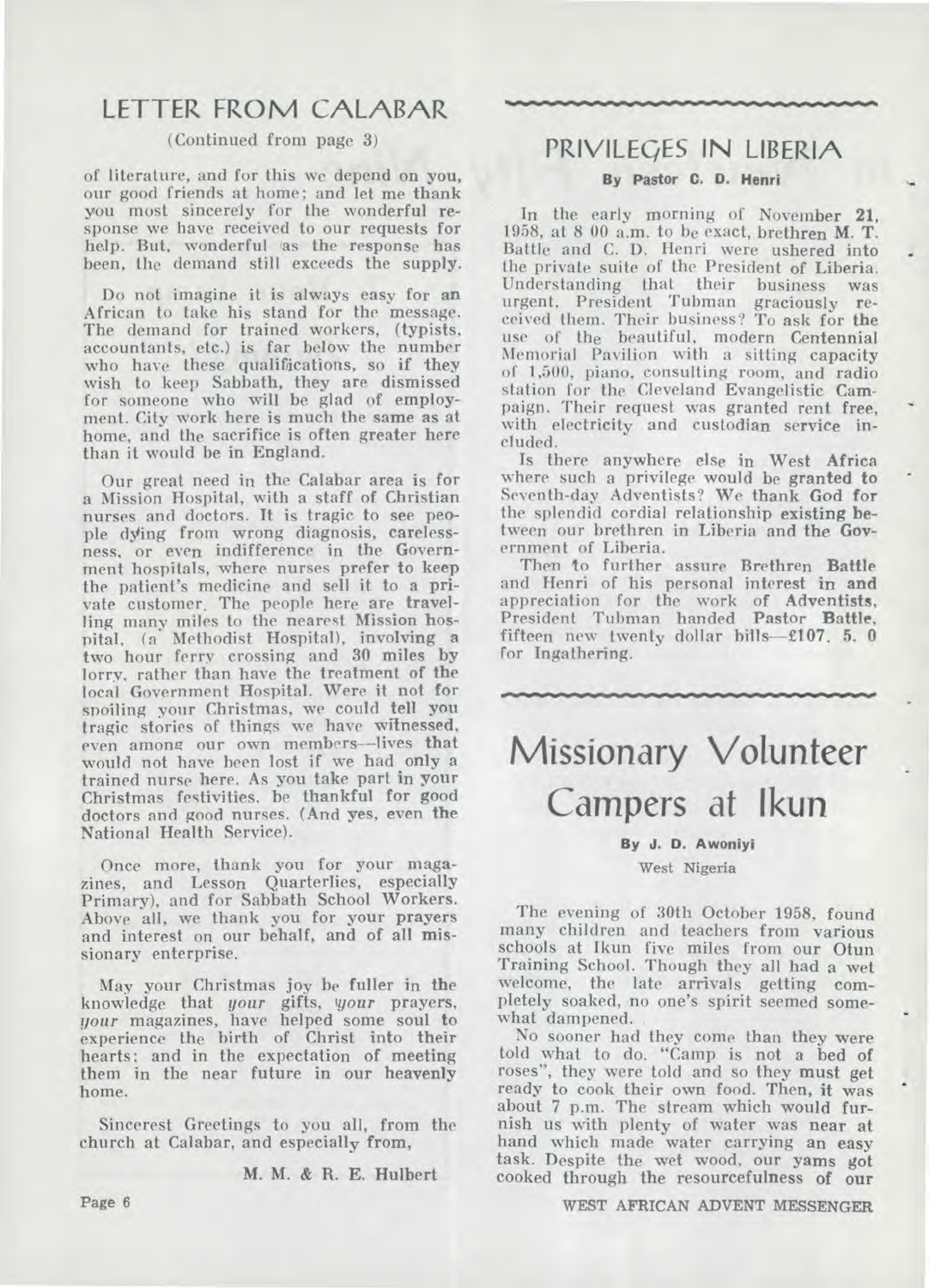**Camp Directors and we had a good meal before retiring for the night. For some time after all had gone to bed, singing and laughter could be heard from all sides. Then followed a dead silence as tired bodies succumbed to sleep.** 

**Very early the next morning, in fact at 4:15 a.m., Mr. Adewusi, the camp director, blew the rising whistle. Why so early? The reason : one of the tent groups was singing and Mr. Adewusi thought he had over-slept, so he jumped up and blew the whistle. He was soon set right and quietness reigned for another hour and a half.** 

**The following day, Friday, was full of activities. After the devotions came the camp duties followed by the inspection. The awarding of marks for cleanliness was not a surprise "You and your surroundings should be very clean" the counsellors said, "for marks will be given". The campers watched attentively as the marks were called, "Tent** *1,* **23; Tent 2, 26; . . . Tent** *8,*  **29. The Modern School boys from Otun shouted triumphantly for they knew they had that "29". Yes, they took the first lead and had therefore, the privilege of raising the flag. They continued to do well, for throughout the camp they were never lower than second place. After a day filled with activities we welcomed the Sabbath in our evening worship conducted by Chief Onikun himself. His message was still ringing in our ears and hearts as we woke up in the morning of the Sabbath, the 1st of November. Choruses, like an angelic symphony, were heard from all corners of the camp. With the help of the counsellors who were Sabbath School Teachers, an interesting Sabbath-School was conducted. "The melody of praise is the atmosphere of heaven", and certainly we felt this heavenly atmosphere during the song festival that will long be remembered, directed by J. D. Awoniyi.** 

**During the Sabbath school period we listened to the explanation of the two witnesses, the opened book, the forty-two-week period etc. After the Sabbath School was over Pastor Olomojobi gave an inspiring sermon and we were all interested as he used the Yoruba word** *Mogo mogo* **and simultaneously with this** *gave* **a pictorial illustration of the crucified Christ as the passover Lamb.** 

**Sabbath afternoon found us again under the booth while about two hundred of us were to he invested. To all the invested was read the words "Thou art a good and faithful Servant." Matthew 25 :14-30. We were** 

**FEBRUARY 1959** 

**all convinced that we should use our talents to the fullest capacity. We closed the evening with worship.** 

**As we opened our eyes to the bright morning of Sunday, we realized that our statutory duty first of all was to do track and trail. This was both tedious and tiring but very much fun. Six people among our counsellors went out to lay the trail and leave instructions for us to follow while we enjoyed watching a football match between the Secondary Modern School girls and the selected boys in the primary schools.** 

**No sooner had the match ended than we heard the song "Onward Christian Soldiers" sung by the counsellors who had gone to the bush : Now we should follow the tracks in groups and part of the instructions was to bring a stick of wood. As a result firewood was pouring in on the field until we had a mountain of wood to make our camp fire.** 

**Sunday night was the time when everything came to a climax as well as to an end. If you had witnessed all the events in the camp and missed the camp-fire you would surely have missed a lot.** 

**In the centre of the field was a heap of burning firewood around which forms were arranged. Then we sang many cho, uses under the leadership of Miss Oriola, our song leader. We heard a "Negro Spiritual" from a group of students from the Modern School and then the principal of the Elementary Training College, Otun gave us a story of an American boy who believed that Jesus in the heart controls the hands.** 

**Then different dramatizations followed. The boys acted many plays while the girls gave some rhythmic dancing songs. The plays were so interesting, so dramatic, and so spontaneous that a thousand spectators from the town were kept in rapt attention until about 11 p.m.** 

*Achievement:* **During the course of the camp we marched round the town and several shillings were given as presents by the town chiefs. We showed to the people by our public preaching that Jesus will soon come and take his people home as campers to remain eternally round the everlasting throne. The children had come to know themselves and were made to realize that they have other legions of comrades all over the world. Out of the 303 campers, about two hundred were invested as friends, companions, and guides, so the camp was enjoyable and profitable, a blessing to the campers and the community.**